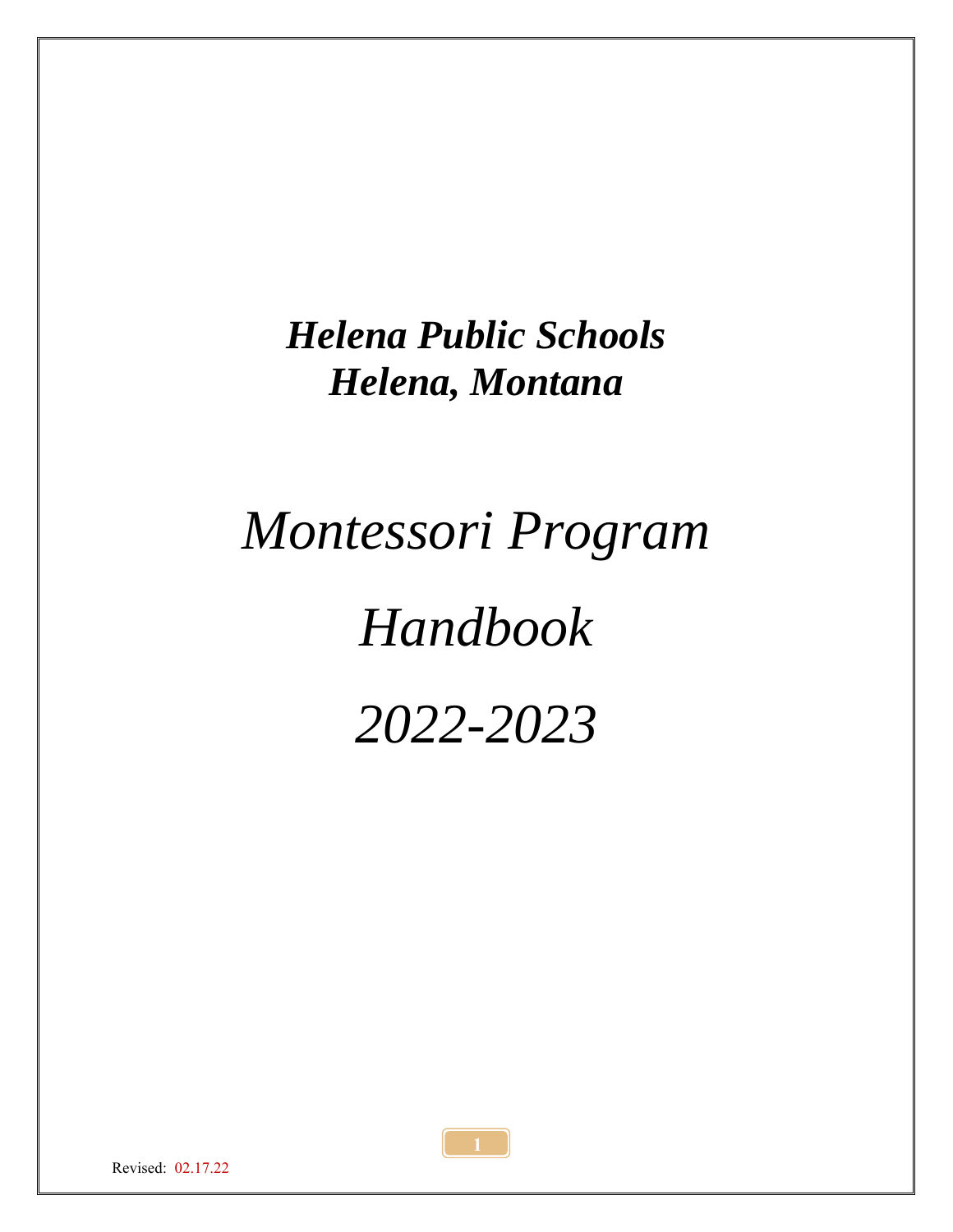# **Montessori Handbook Table of Contents**

| History of Montessori Program Helena Public Schools3       |  |
|------------------------------------------------------------|--|
| Helena Public Schools Montessori Program and Guidelines4-5 |  |
|                                                            |  |
|                                                            |  |
|                                                            |  |
|                                                            |  |
|                                                            |  |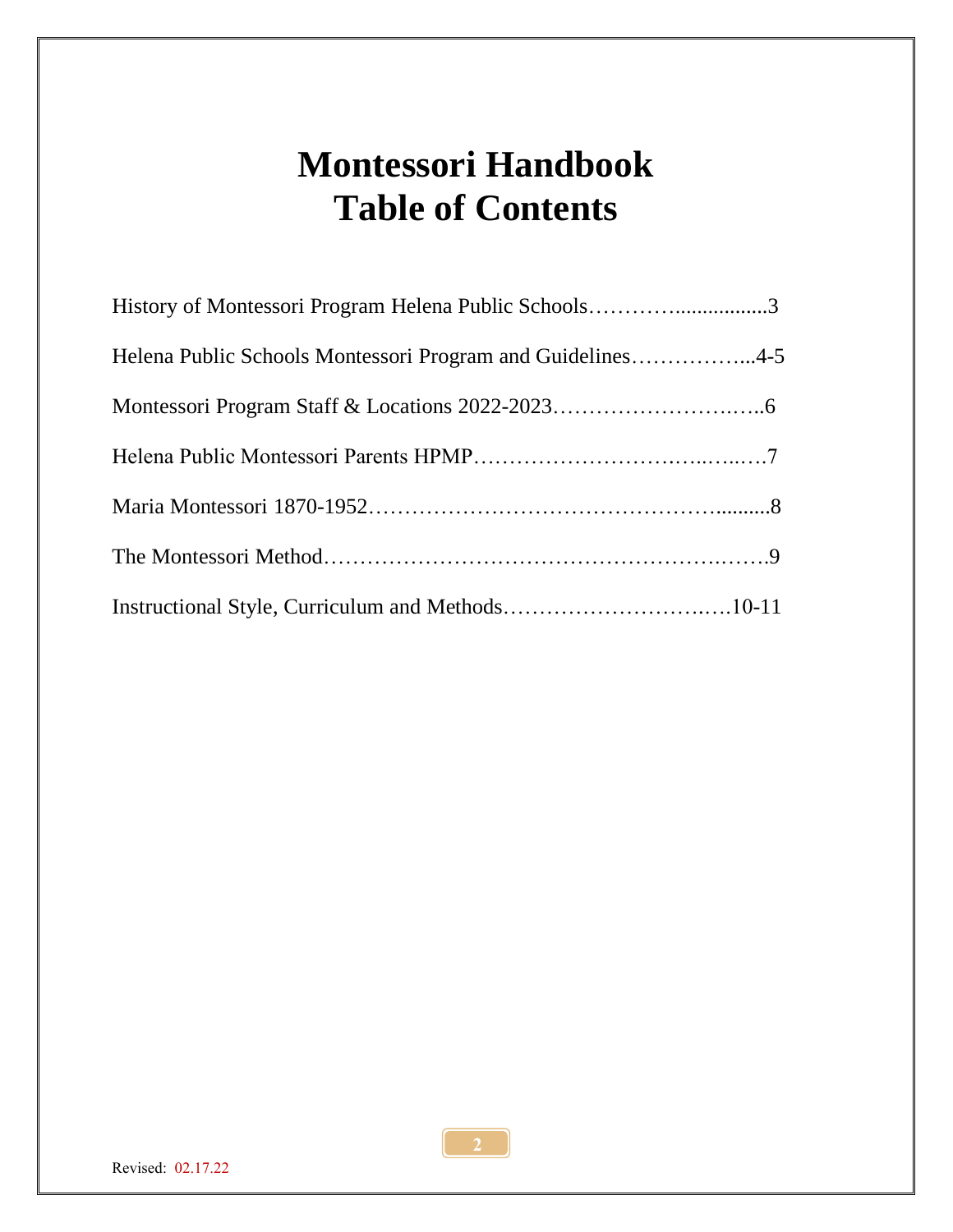### **History of Montessori Program Helena Public Schools**

The development of a Montessori Program in School District #1 began in the fall of 1990. It has grown since that time to include three locations. Each location offers two lower elementary and one upper elementary classroom. This configuration provides the opportunity for students to be enrolled throughout their elementary education in grades one-five.

| 1988-1990   | Helena parents/community advocate for Montessori education                                                                                                   |
|-------------|--------------------------------------------------------------------------------------------------------------------------------------------------------------|
| May, 1990   | The Helena Board of Trustees accept proposal                                                                                                                 |
| 1990-1991   | First lower elementary class (grades 1-3, ages 6-9)<br>implemented - Central                                                                                 |
| 1991-1992   | Second lower elementary class (grades 1-3, ages 6-9)<br>implemented -Central                                                                                 |
| 1993-1994   | Third class (upper elementary, grades 4-5, ages 9-12)<br>implemented - Central                                                                               |
| 1994-1995   | Fourth lower elementary class (grades 1-3, ages 6-9)<br>implemented - Lincoln, Jefferson, Smith                                                              |
| 1996-1997   | Fifth class (upper elementary, grades 4-5, ages 9-12)<br>implemented - Central, Smith                                                                        |
| 1998 - 1999 | Lower elementary class identified and elementary Montessori<br>continuum available at Central and Smith Schools for<br>students in grades 1-5 (6 classrooms) |
| 2005-2006   | Lower elementary class (grades 1-3. ages 6-9) implemented at<br><b>Broadwater School</b>                                                                     |
| 2008-2009   | Second lower elementary class (grades $1+3$ , ages 6-9)<br>implemented at Broadwater School                                                                  |
| 2009-2010   | Upper elementary class (grades 4-5. ages 9-12) added at<br><b>Broadwater School</b>                                                                          |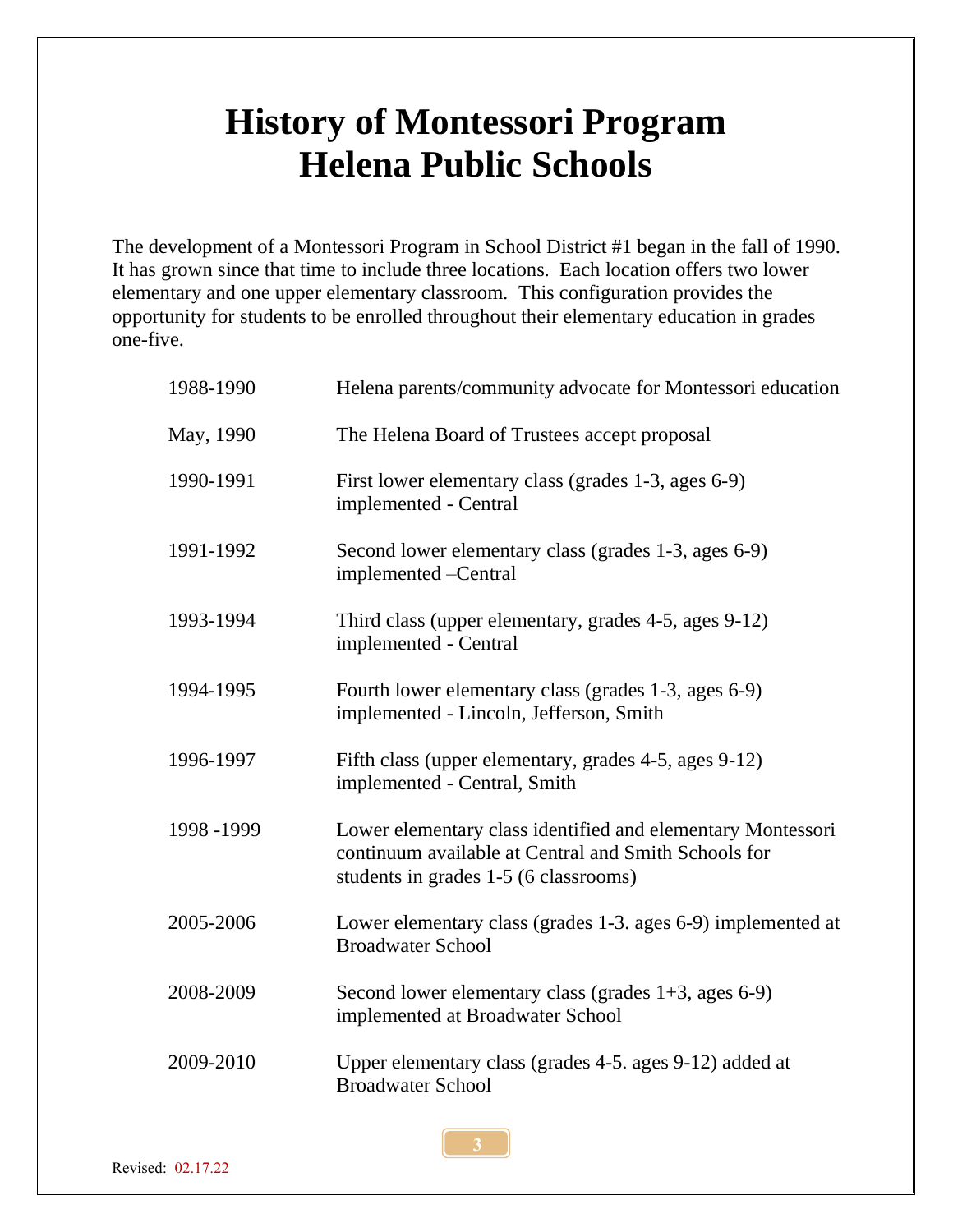### **Helena Public Schools Montessori Program Guidelines**

#### *Enrollment*

The Montessori Program is an educational option for students in grades 1-5 regardless of their HPS attendance area. It is available to all students in the Helena Public Schools through a lottery system. All children participating in the lottery must be a resident within the Helena School District boundaries and/or currently enrolled in a HSD Kindergarten. There will be 36 guaranteed openings for rising 1st graders who enter the annual lottery. Families receiving seats outside their home boundary area will sign a boundary exception form to attend the designated Montessori school.

#### *Lottery Records and Student Lists*

The District Montessori Coordinator will maintain lottery records for the current and previous annual drawings. A list of students who participated in the lottery but were not selected will be maintained on a numeric "wait list".

#### *"Wait List"*

Should any openings in Montessori classrooms occur during the school year, the District Montessori Coordinator or building principal will notify families on the waiting list in the order their names were drawn in the lottery. If a family does not wish to take the seat offered, then that child's name will be moved to the end of the waiting list and the next family on the list will be offered the open seat. This will be repeated for grades 1-3 until the open seat is filled. If the wait list has been exhausted, the open-seat building principal will fill the spot at his/her discretion. Placements may be made in the 4th or 5th grade, upon administrative approval.

#### *Extended Absences*

Seats will be maintained for students who are absent for an extended period of time due to a medical or other school related issue. The same protocol used for general education students will be used for Montessori students. Students from other boundary areas who are seated will follow same absence guidelines as those attending on boundary exceptions.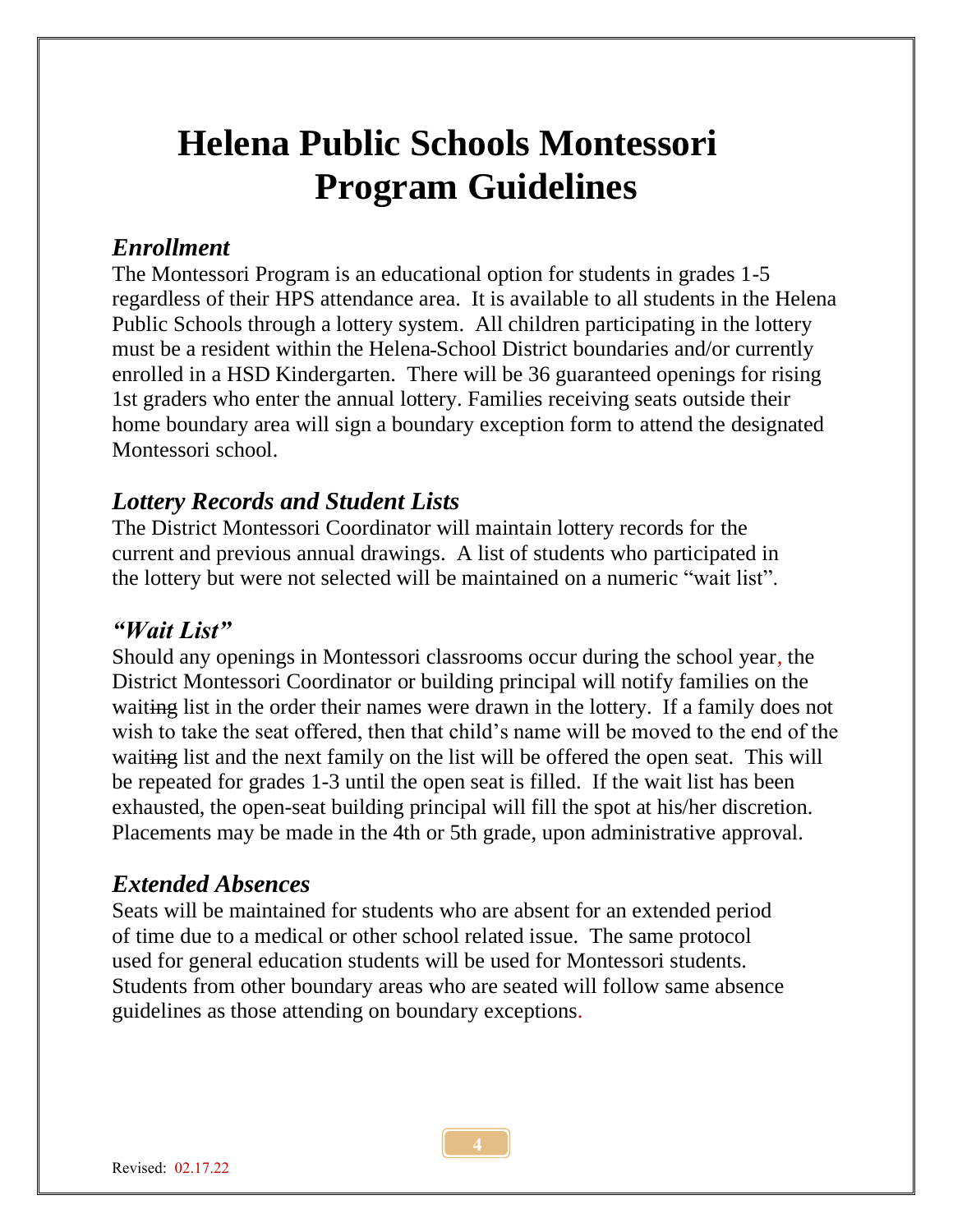### *Tuition*

HPS Montessori is a public education offering; there is no tuition charge.

#### *Transportation*

A student is eligible for district-provided transportation if she/he attends a Montessori Elementary Program within his/her home boundary area. **Families outside their home boundary area attend on a boundary exception per parent choice are not eligible for transportation services.**

### *Progress Reports*

Parent-teacher conferences are scheduled twice yearly in each elementary school.

Montessori classrooms participate in the same conference dates. Additional conferences may be arranged as the need arises.

Montessori classrooms use the same reporting tool used at all elementary levels.

Students in Montessori classrooms will participate in all district assessment and standardized testing.

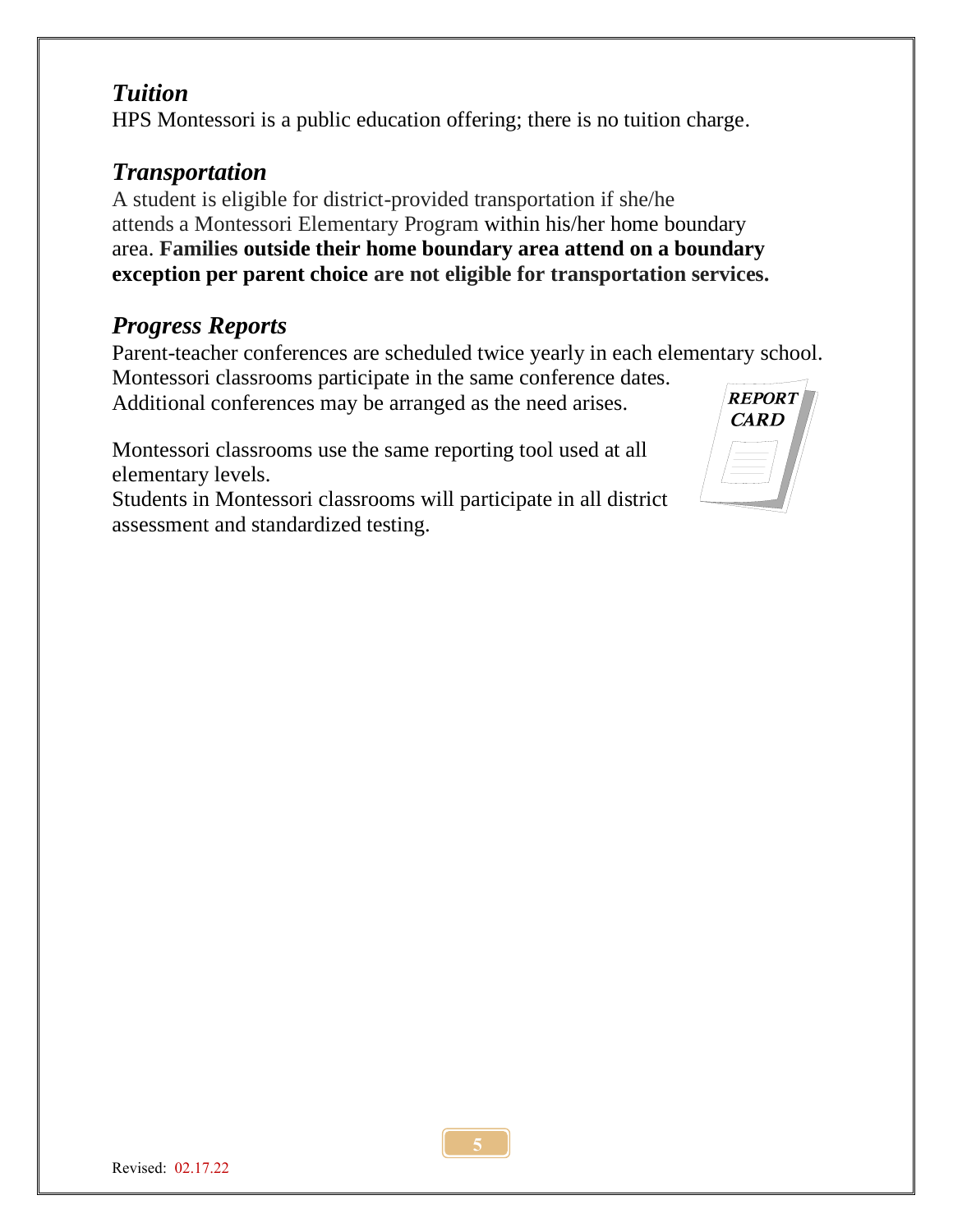### **Montessori Program Staff & Locations 2022-2023**

*Broadwater School* 900 Hollins Avenue Helena, MT 59601 (406) 324-1130

- Kellie Boedecker Principal
- 
- 
- 

• Robyn Smith Lower Elementary • Rebekah Harris Lower Elementary • Jodi Delaney Upper Elementary

*Central School* 402 North Warren Helena, MT 59601 (406) 324-1230

- 
- Amy Casne-Fetz Lower Elementary
- 
- Tony Napoletano Upper Elementary

• Nick Radley Principal, District Montessori Coordinator • Libby Kenney Lower Elementary

*Smith School*  $2320\,5^{\text{th}}$  Avenue Helena, MT 59601 (406) 324-1530

- Sarah Simpson Principal
- 
- Shannon Callahan Lower Elementary
- 

• Katy Wright Lower Elementary • Debra Beaver Upper Elementary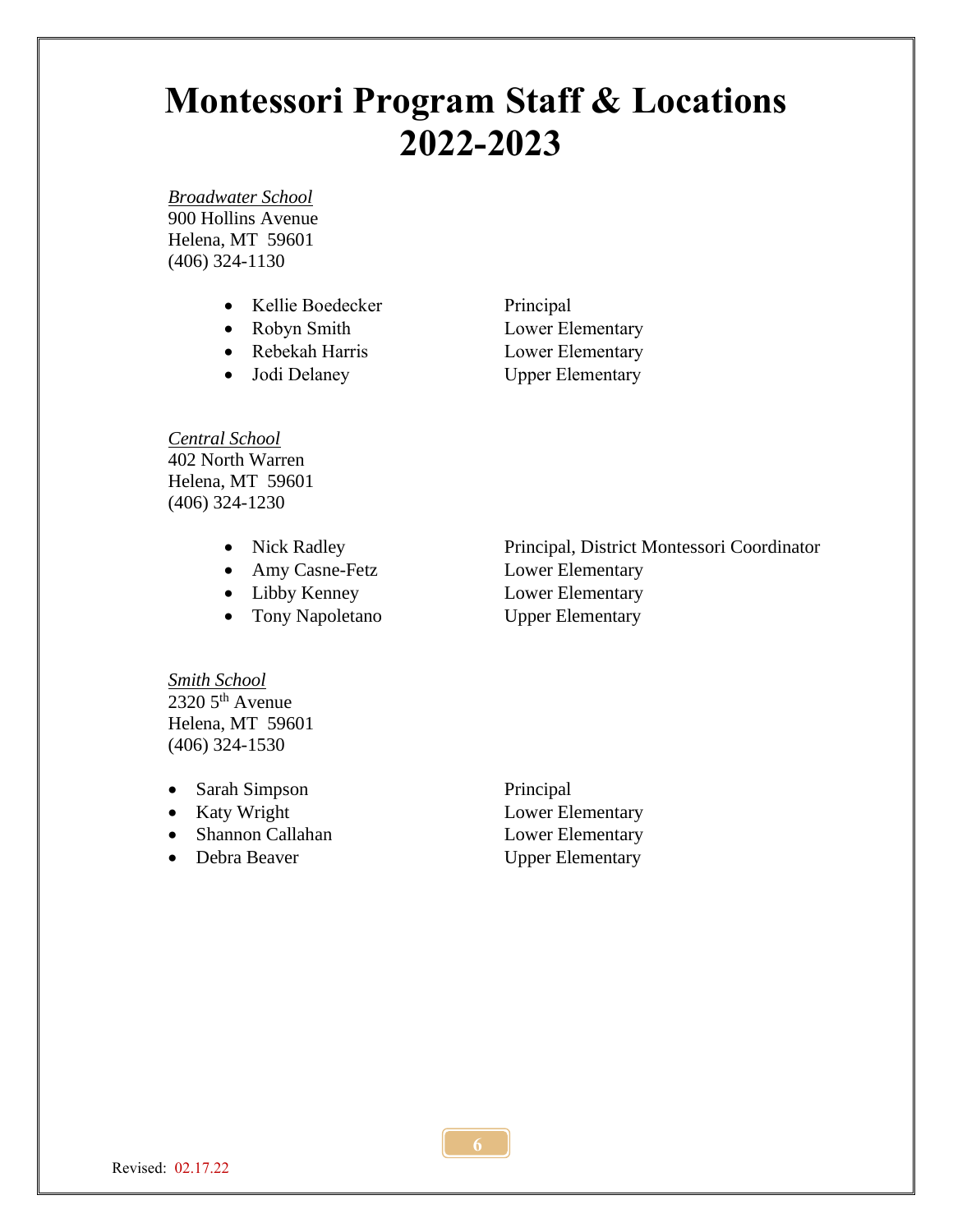## **Helena Public Montessori Parents HPMP**

HPMP is a non-profit parent group that is devoted to Montessori education and support of the teachers and students. HPMP supports Montessori education in many ways, by volunteering in the classroom and working to raise funds for teacher training, continued professional development and classroom materials.

Meetings are held on the first Monday of every school month at 5:30 p.m. Parents are encouraged to attend these meetings but attendance is not required.

HPMP's mission is to encourage and support Montessori education in the Helena Public Schools through the funding of classroom materials; to promote the understanding of Montessori methods; and to provide resources to satisfy the needs of the community for Montessori education.

**Helena Public Montessori Parents, Inc. (HPMP)**www.helenamontessori.org PO Box 731, Helena, MT 59624

#### **2021-2022 HPMP Officers:**

Co-President and Treasurer, Lizzie Maxner lizzie.maixner@gmail.com Co-President, Pebbles Opp) pebblesclark23@hotmail.com Secretary, Megan Skolrud mskolrud@hotmail.com Smith Rep, Joslyn Hunt jhunt 1015@icloud.com Broadwater Rep, Alan Zackheim **zackheim** zackheim **zackheim@gmail.com** Central Rep, Sonja and Pete Nowakowski pete.nowakowski@gmail.com Tiffany Lyden, past co-president [tiffanylyden@gmail.com](mailto:tiffanylyden@gmail.com) Piper Lynch, past co-president piper [piperlynch@hotmail.com](mailto:piperlynch@hotmail.com)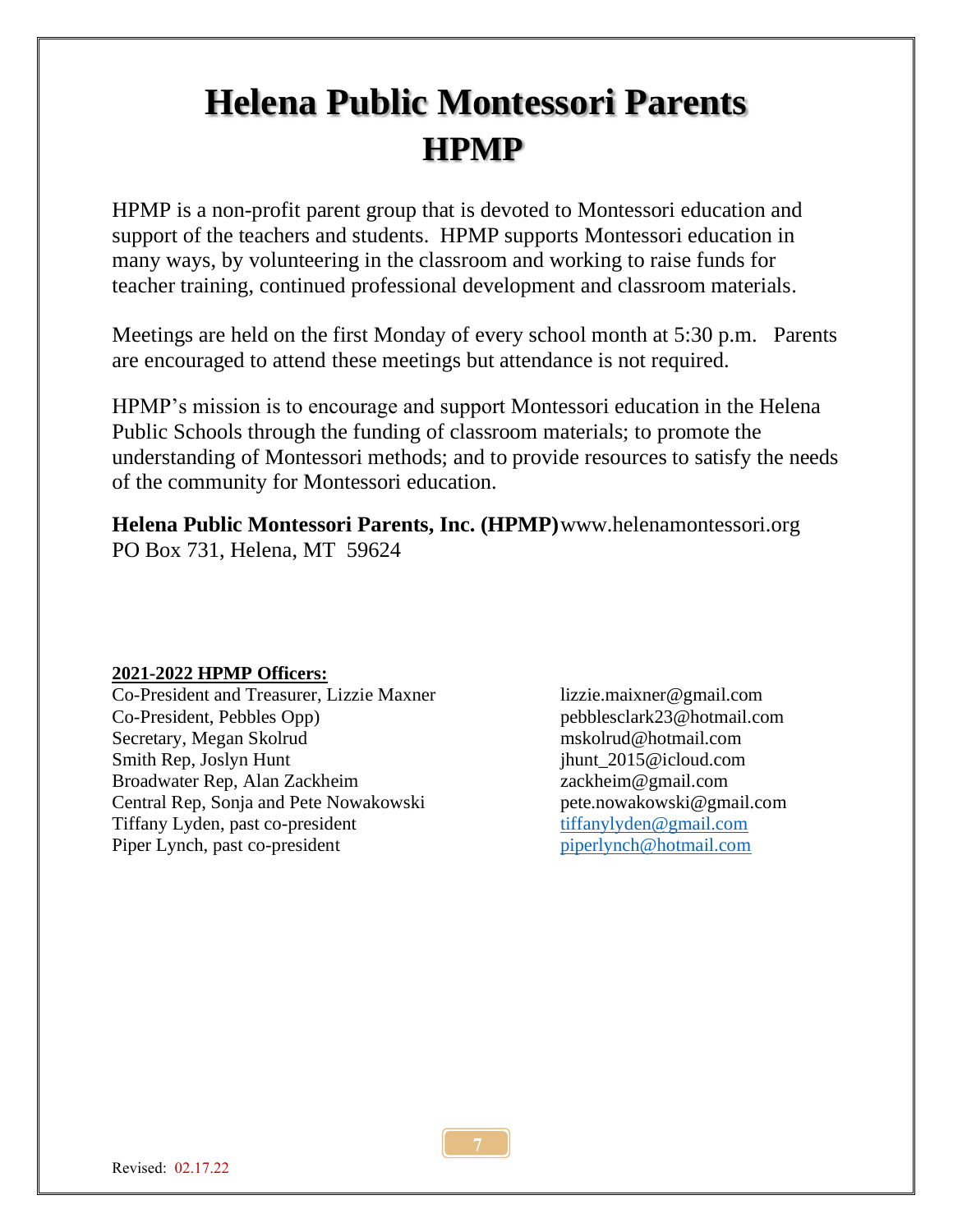### **Maria Montessori 1870-1952**



Maria Montessori, known throughout the world as the originator of the Montessori Method of education, was the first woman in Italy to receive a medical degree.

In 1902, while working with disabled children, she was inspired to design a variety of learning materials. These proved to be highly effective and successful.

Five years later, Maria was asked to direct a preschool project for socially disadvantaged children in the San Lorenzo district of Rome. Her *Casa del Bambini* (Children's House) became world famous, drawing educational observers from many different countries to watch the young children absorbed in learning with unique materials.

Eventually, Montessori gave up her medical practice and devoted her life to training teachers. Her philosophy and materials were based on the belief that education is not something which the teacher does, but a natural process which develops spontaneously in the human being. Although her materials and her educational theories for using them spread to six continents, her methods did not penetrate the mainstream of education.

However, Montessori's ideas have survived and flourished. Because they are based on her ingenious and exhaustive observations of children, they are timeless and universal.

The ideas incorporated in the Montessori Method are now being validated by modern research into how children learn. Educationalists have rediscovered their effectiveness and are using them as the basis for strategies such as cooperative learning, whole language and peer tutoring.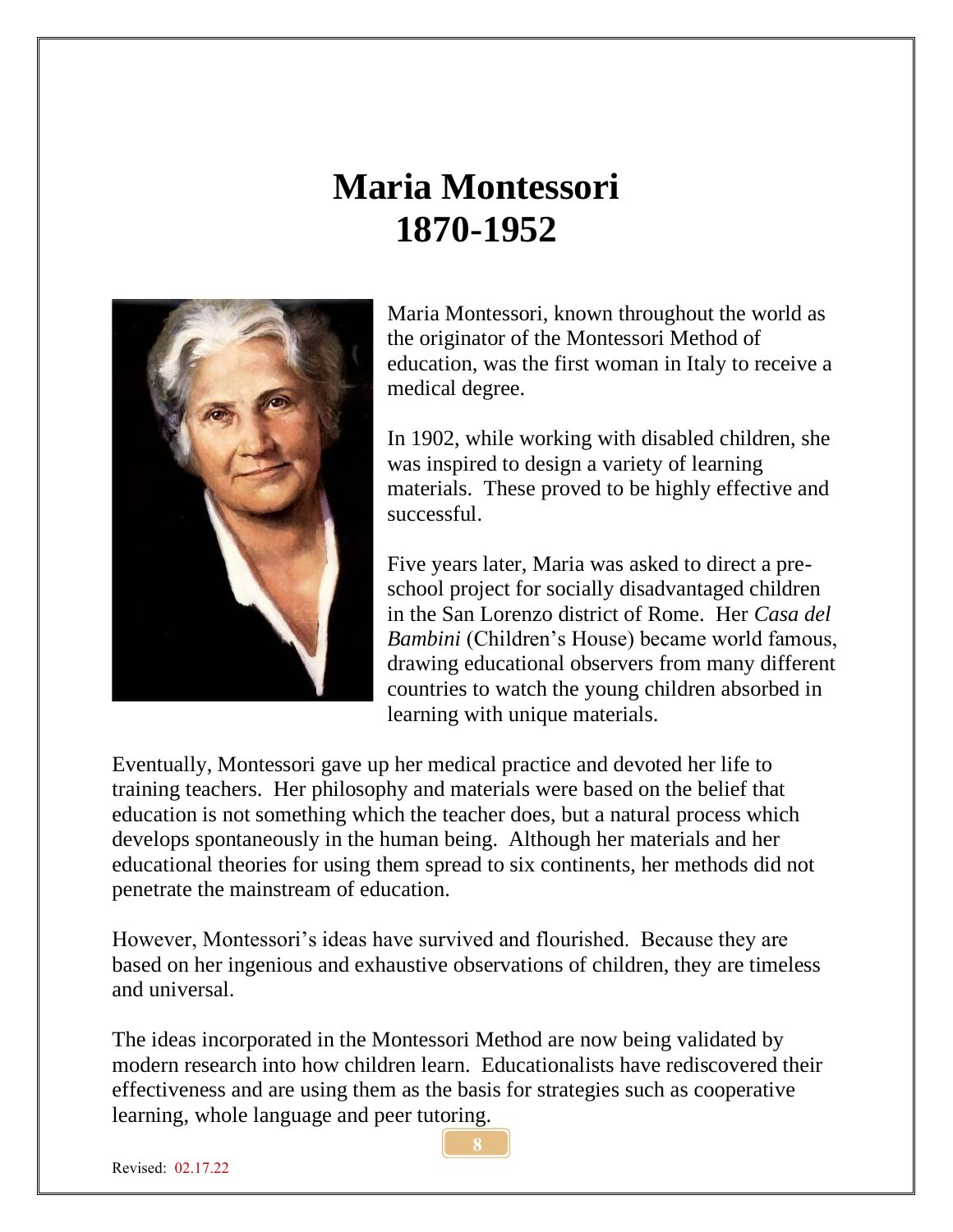### **The Montessori Method**



The Montessori Method is a childcentered approach to education that allows each child to follow an individualized learning program at their own pace.

The classroom environment is carefully prepared to facilitate self-

directed learning. The teacher or director observes the child and acts as a guide. Lessons are presented individually or to small groups as needed.

This approach enables each child to develop intellectually, socially, emotionally, and physically at their own unique pace. The child learns to take responsibility for his/her own actions and studies.

Montessori materials are provided to awaken the child's interest, which is then fostered by the teacher. Children are introduced to new concepts through specially designed, hands-on materials they can manipulate. Thus, they learn through their own experience and discovery.

Beginning from preschool, Montessori classrooms are organized in three-year age groupings. This enables students to work at their own speed and ability level in all subjects, and encourages older students to help younger, and vice versa.

The prepared Montessori environment stimulates the child's natural love of

learning and innate curiosity. It provides children the opportunity to develop learning skills and a lifelong love of learning.

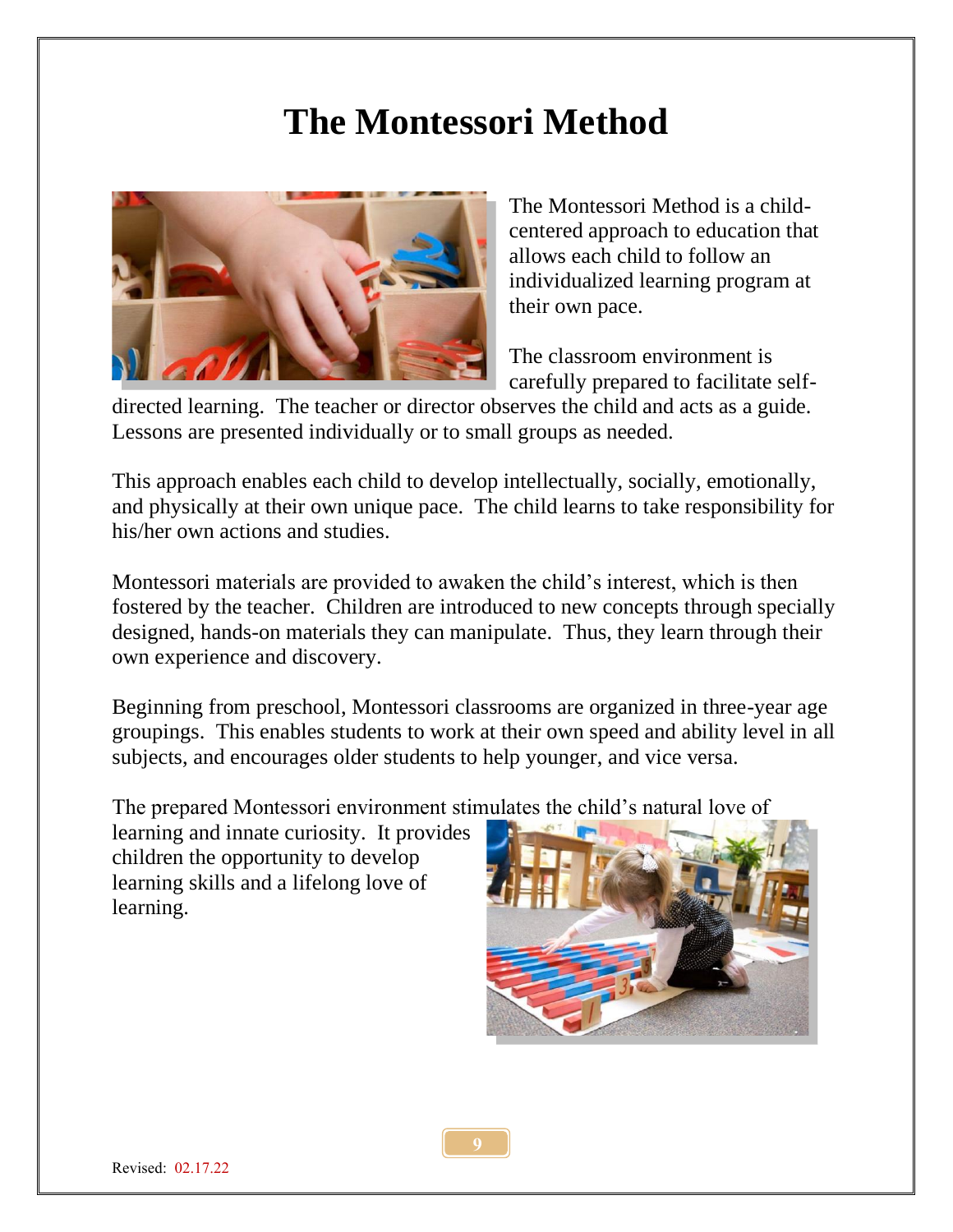# **Instructional Style and Methods**

Implementation of Montessori curriculum a trained teacher. Montessori methods are reflected in the style of the Montessori-trained teacher who prepares the environment to encourage individualization, freedom of choice, concentration, independence, problem solving, peer interactions and collaborations, and experiential learning. The Montessori Method encourages large uninterrupted blocks of time to allow the children to work.

### *Characteristics of Elementary Montessori Classes*

- Children of mixed ages are grouped together in a Montessori classroom. Montessori classrooms in School District #1 are organized into two levels: Lower Elementary Ages 6 to 9, or grades 1, 2, and 3 Upper Elementary Ages 9 to 12, or grades 4 and 5
- At the lower elementary level, children spend three years with the same teacher; at this level approximately one third of the class moves on to the next level each year.
- Materials are designed for use by individual students or small groups.
- With blocks of uninterrupted work time, students engage in individual and small group work of their choice. These choices are guided by the teacher and students receive instruction individually or in groups.
- Montessori classrooms promote an attitude of cooperation rather than competition. It is common for students to ask other students for help.
- The development of individual responsibility is emphasized. Children maintain the classroom and materials, and participate in developing the climate of their learning environment.